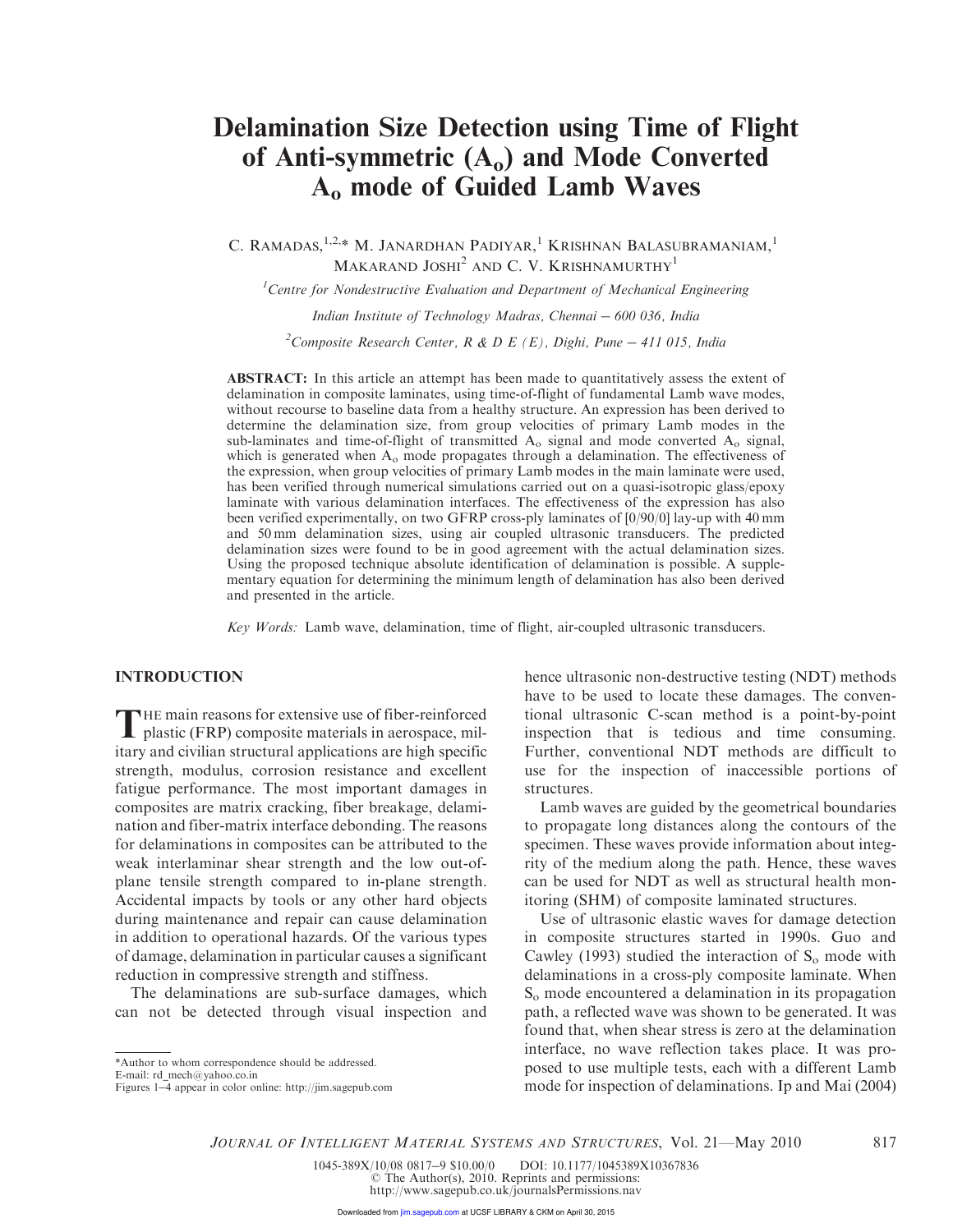proposed an active diagnostic system that works in pulse-echo mode. This diagnostic system does not require baseline data for locating the edge of an asymmetric delamination from a reference point in the composite beam. Primary anti-symmetric Lamb mode  $(A_0)$ , which was excited using a surface mounted piezoelectric patch, was used. Accelerometer was used for monitoring the response of the beam. Continuous wavelet transform using Gabor wavelet was applied to decompose the received signal from accelerometer. The location of the delamination edge was found using time-of-flight (TOF) of the reflected wave group. Toyama and Takatsubo (2004) proposed an inspection technique using symmetric Lamb mode  $(S<sub>o</sub>)$  to detect impact induced delamination in composite laminates. This technique requires two line scans. Change in wave velocity and amplitude due to delamination, were the criteria used for damage detection. Su and Ye (2004) established a Lamb wave based quantitative identification scheme for delamination in CF/EP composite structures using artificial neural network (ANN). An intelligent signal processing and pattern recognition (ISPPR) package was developed to perform the identification, in which a multi-layer ANN supervised by error back propagation (BP) was trained using spectrographic characteristics extracted from acquired Lamb wave signals. Duflo et. al. (2007) characterized the defects in the bonding of carbon epoxy composite laminates using Lamb waves. Air coupled transducers were used to obtain C-scan images of the transmitted signal when the plate was moving between two air coupled transducers. Contact transducer and laser interferometer was used for studying Lamb wave propagation through the defect. The size and flaw area were estimated.

Some studies were conducted (Toyama et al., 2002; Dayal and Kinra, 1991; Tang and Henneke II, 1989; Seale et al., 1998) to detect damage in composite laminates by making use of Lamb wave method. These studies mainly focused on evaluation of damage based on changes in Lamb wave velocity due to a reduction in the stiffness of laminate. Guo and Cawley (1994), and Valdes and Soutis (2002), determined the location of delamination using the arrival time of Lamb wave reflected at the delamination edge.

Karthikeyan et al. (2009) and Ramadas et al. (2009) studied the interaction of primary anti-symmetric Lamb mode with symmetric delaminations, both numerically and experimentally, using non-contact ultrasonic transducers. It was found that when  $A_0$  mode interacts with a symmetric delamination, it generates a new mode,  $S_0$ , which is confined only to the sub-laminates, that is, the delaminated region, and can be detected in the main laminate through the mode converted  $A_0$  mode when the  $S<sub>o</sub>$  mode interacts with the exit portion of the delamination.

Hayashi and Kawashima (2002) used strip element method, proposed by Liu and Achenbach (1994) and Liu et al. (1999), and numerically simulated Lamb wave propagation in delaminated region in a cross-ply laminate. Palacz et al. (2005) numerically analyzed, using spectral finite element technique, propagation of flexural-shear coupled wave in a delaminated multilayered composite beam. It was found that when the delamination grows reflections from the first and second tip of delamination appear.

It is evident from the above literature that for detection of delamination in composite structure, baseline data from the healthy region is required. In this article a strategy for detection of the extent of delamination without recourse to baseline data from a healthy structure has been developed. This strategy has been implemented on a numerically simulated quasi-isotropic glass/ epoxy laminate, with lay up  $[0/\pm 45/90]_s$ , with various delamination interfaces. The technique has been verified experimentally on asymmetrically delaminated cross-ply laminates. In the first part of this article, an expression has been derived based on the interaction of primary Lamb modes with delamination. In the second part, numerical simulations on a quasi-isotropic laminate with four different interface delaminations have been carried out to check the effectiveness of the derived expression. In the third part, experimental verification was conducted using non-contact ultrasonic transducers (NCU) (Bhardwaj, 2001) on cross-ply laminates [0/90/0] with 40 mm and 50 mm delamination sizes. The derived expression was used to estimate the sizes of delamination created in cross-ply laminates. The estimates were found to be in accord with the actual sizes of delaminations.

## EXPRESSION FOR DELAMINATION LENGTH

It was shown (Karthikeyan et al., 2009; Ramadas et al., 2009) that when  $A_0$  mode is incident on the entrance of delamination (E) in Figure 1(a), it splits into two  $A_0$  modes, and propagates independently in each sub-laminate as  $A_0A_0$  wave groups. This wave group,  $A_0A_0$ , reaches the exit of delamination  $(X)$ , interacts with it and transmits in the main laminate as  $A_0A_0A_0$  wave group. During the interaction of  $A_0$ mode with 'E', it generates  $S_0$  mode, which propagates as  $A_0S_0$  wave group in the sub-laminates. This wave group interacts with 'X', gets converted to  $A_0$  mode and propagates in the main laminate as  $A_0S_0A_0$  wave group. Since  $S_0$  mode travels faster than  $A_0$  mode,  $A_0S_0A_0$  wave group always appears before the  $A_0A_0A_0$  wave group at the receiver location.

The locations of transmitter and receiver are shown in Figure 1(b). The length of delamination and distance between transmitter and receiver are '*D*' and '*L*'  $(=L_1+L_2+D)$ , respectively.  $L_1$  and  $L_2$  denote distances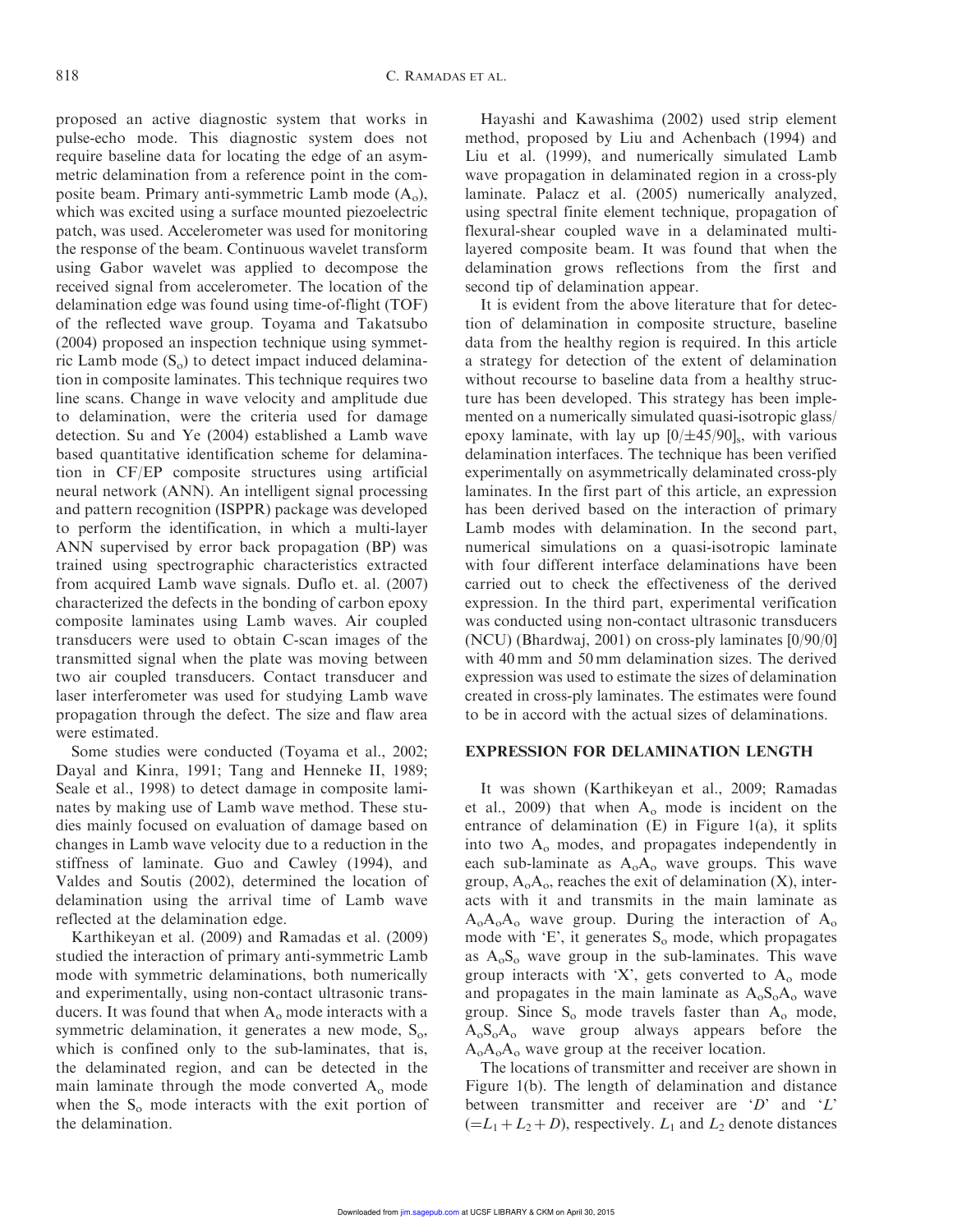

Figure 1. *(a) Schematic of Lamb mode propagation through delamination, (b) locations of transmitter and receiver, (c) specifications of quasi-isotropic laminate.*

between transmitter and entrance of delamination, and between exit of delamination and the receiver respectively. The group speeds of  $A_0$  mode in the main and the sub-laminates are *VAom* and *VAos* respectively. The group speed of  $S_0$  mode in sub-laminate is  $V_{Sos}$ .

Let  $t_1$  and  $t_2$  be the arrival times of the first wave group,  $A_0S_0A_0$ , and the second wave group,  $A_0A_0A_0$ respectively, recorded by the receiver (*R*) at distance *L* from transmitter (*T*), as shown in Figure 1(b). From distance, time and velocity relations, the following two expressions can be derived:

$$
t_1 = \frac{L_1}{V_{Aom}} + \frac{D}{V_{Sos}} + \frac{L_2}{V_{Aom}} = \left(\frac{L_1 + L_2}{V_{Aom}}\right) + \frac{D}{V_{Sos}},\tag{1}
$$

$$
t_2 = \frac{L_1}{V_{Aom}} + \frac{D}{V_{Aos}} + \frac{L_2}{V_{Aom}} = \left(\frac{L_1 + L_2}{V_{Aom}}\right) + \frac{D}{V_{Aos}}.\tag{2}
$$

Eliminating terms in brackets from both the expressions, the following expression is obtained:

$$
t_2 - t_1 = D\bigg(\frac{1}{V_{Aos}} - \frac{1}{V_{Sos}}\bigg). \tag{3}
$$

The above expression is an original contribution of the authors, which was derived based on the interaction of guided waves with a delamination. For estimation of the size of delamination in a composite laminate, using expression (3), the difference in arrival times of  $A_0S_0A_0$  and  $A_0A_0A_0$  wave groups at the receiver and group velocities of  $A_0$  and  $S_0$  modes in the sub-laminates are required. Delamination divides the main laminate into two sub-laminates. In the sublaminates, the wave groups  $A_0A_0$  and  $A_0S_0$  modes propagate independently. Since the lay up in each sub-laminate is different, the group velocities of  $A_0$ and S<sub>o</sub> modes will also be different in the sub-laminates. In the active diagnostic for detection of delamination edge, proposed by Ip and Mai (2004), the change in group velocity of Lamb mode in the sub-laminates was not considered. The group velocity of Lamb mode in the sub-laminate was assumed to be equal to that in the main laminate.

In practice, since the interface of delamination is not known, the group velocities of  $A_0$  and  $S_0$  modes in the sub-laminates are not known. Expression (3) requires the group velocities of primary Lamb modes in the sub-laminates. One of the ways to approximate size of delamination is by considering the velocities of Lamb modes in the main laminate instead of those in the sub-laminates. The effectiveness of the expression (3) when replaced with the group velocities of the primary Lamb modes in the main laminate has been verified on quasi-isotropic laminate through numerical simulations and on cross-ply laminate through experiments.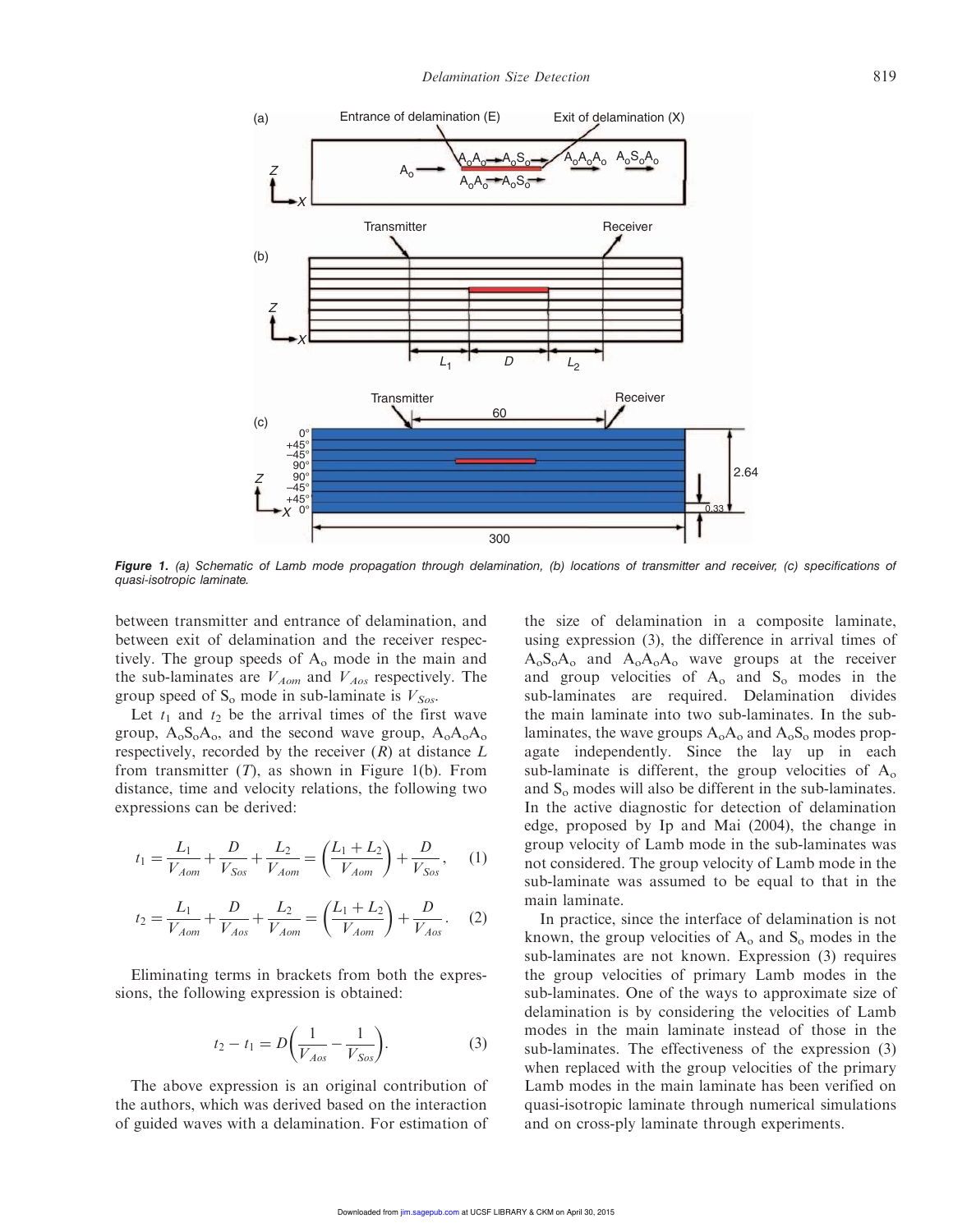# VERIFICATION THROUGH NUMERICAL SIMULATIONS

Numerical simulations have been carried out using commercial FEM software, ANSYS, on a glass/epoxy quasi-isotropic laminate with a fixed delamination size of 50 mm, but at four different locations across the thickness. There are eight plies with a lay up sequence of  $[0/\pm 45/90]_s$ . The specifications of laminate are shown in Figure 1(c). Thickness of each ply and total laminate thickness are 0.33 mm and 2.64 mm respectively. The length of the laminate is 300 mm. The properties of glass/epoxy lamina are shown in Table 1. In numerical model, each ply has been modeled and their properties assigned. The central frequency of excitation and number of cycles were 200 kHz and seven, respectively. The excitation pulse was a tone burst modulated with Hanning window. The mode of excitation was  $A_0$ . The element used for modeling is an eight node plane strain element with two translational degrees of freedom at each node. The size of element was 0.33 mm in thickness direction and 0.25 mm in length direction. Attenuation was not considered in numerical modeling. Delamination is modeled by de-merging the nodes at delamination (Guo and Cawley, 1993). Since  $A_0$  mode has predominant out-of-plane displacement, it was generated by giving the excitation in *z*-direction. The separation distance between the transmitter and receiver is 60 mm as shown in Figure 1(c).

Initially, numerical modeling was carried out on the quasi-isotropic laminate with zero delamination length. A-scan obtained in this case is shown in Figure 2(a). In this A-scan, there was only one wave group, that is, Ao. Four delaminations of 50 mm size have been modeled separately, at various ply interfaces, in the numerical model. The delamination locations are between plies (i) [0] and  $[+45]$  (ii)  $[+45]$  and  $[-45]$  (iii)  $[-45]$  and [90] (iv) [90] and [90]. Since we are interested in  $A_0$  mode, only out-of-plane displacement history was captured. A-scans obtained at all four of the afore-mentioned locations, are shown in Figure 2. When a delamination was introduced in the laminate, there are two wave groups in the received signals. The first and second wave groups shown in Figure 2(b)–(e) are  $A_0S_0A_0$  and  $A_0A_0A_0$  modes, respectively. Group velocities of  $A_0$  and  $S_0$  modes in the quasi-isotropic main laminate are 1136.8 and 2551.3 m/s, respectively, as obtained from DISPERSE (Imperial College, 2003). The arrival time of each wave group is worked out by taking the peak of envelope fitted over each signal. Based on arrival times of wave groups and

group velocities of primary Lamb modes in the main laminate, the delamination sizes have been predicted and are shown in Table 2.

### VERIFICATION THROUGH EXPERIMENTS

#### Fabrication of Specimen

Experiments were carried out on cross-ply laminates. Two glass/epoxy laminates of [0/90/0] lay up, with delamination interface between [0] and [90] plies were fabricated using resin film infusion (RFI) technique. The thickness of each ply was 0.33 mm. In each laminate there are three plies (two zero plies and one ninety ply), so the thickness of each laminate is 0.99 mm. The fabrication technique for [0/90/0] laminate with 50 mm delamination length with delamination interface between [0] and [90] plies has been described below.

A glass / epoxy cross-ply laminate of 0.99 mm thickness with [0/90/0] lay up was prepared using RFI technique. A resin film was sandwiched between two plies. Such sandwiches were placed one above the other till the desired thickness was reached. A brass strip of 0.05 mm thick, 50 mm width (delamination length) and 100 mm length (80 mm length was kept inside the laminate, remaining 20 mm was projecting out) was inserted between 90 and 0 degree plies from one of the sides of the laminate. The brass strip was coated with poly vinyl alcohol (PVA) for easy removal from the laminate after curing. Sufficient bleeder was used to absorb any excess resin. A vacuum bag was placed on the top and sealed with a sealant tape. A thermocouple was placed on the top of the job to continuously monitor the temperature during curing. The job was heated at a rate of  $2^{\circ}C/\text{min}$ up to  $80^{\circ}$ C, soaked for 30 min followed by heating to  $120^{\circ}$ C and soaked for 60 min. After completion of heating cycle, the job was allowed to cool to room temperature. The brass strip was removed by subjecting to four point bending. Thus a delamination of 50 mm length was created in the laminate. The laminate was cut into length and width of 400 mm and 300 mm respectively. The lamina properties of this laminate are given in Table 1.

The same fabrication technique (RFI) as described above was used for making laminate of [0/90/0] lay up with 40 mm delamination size. Delaminations introduced in two laminates of [0/90/0] lay up, divided each laminate into two sub-laminates, [0/90] and [0], at the delamination region.

| Table 1. Material properties. |  |
|-------------------------------|--|
|-------------------------------|--|

| <b>Material</b> | $E_{11}$ (GPa) | $E_{22}$ (GPa) | $v_{13}$ | $v_{23}$ | $G_{13}$ (GPa) | $\rho$ (kg/m <sup>3</sup> ) |
|-----------------|----------------|----------------|----------|----------|----------------|-----------------------------|
| Glass/epoxy     | 44.68          | 6.90           | 0.280    | 0.355    | 2.54           | 1990                        |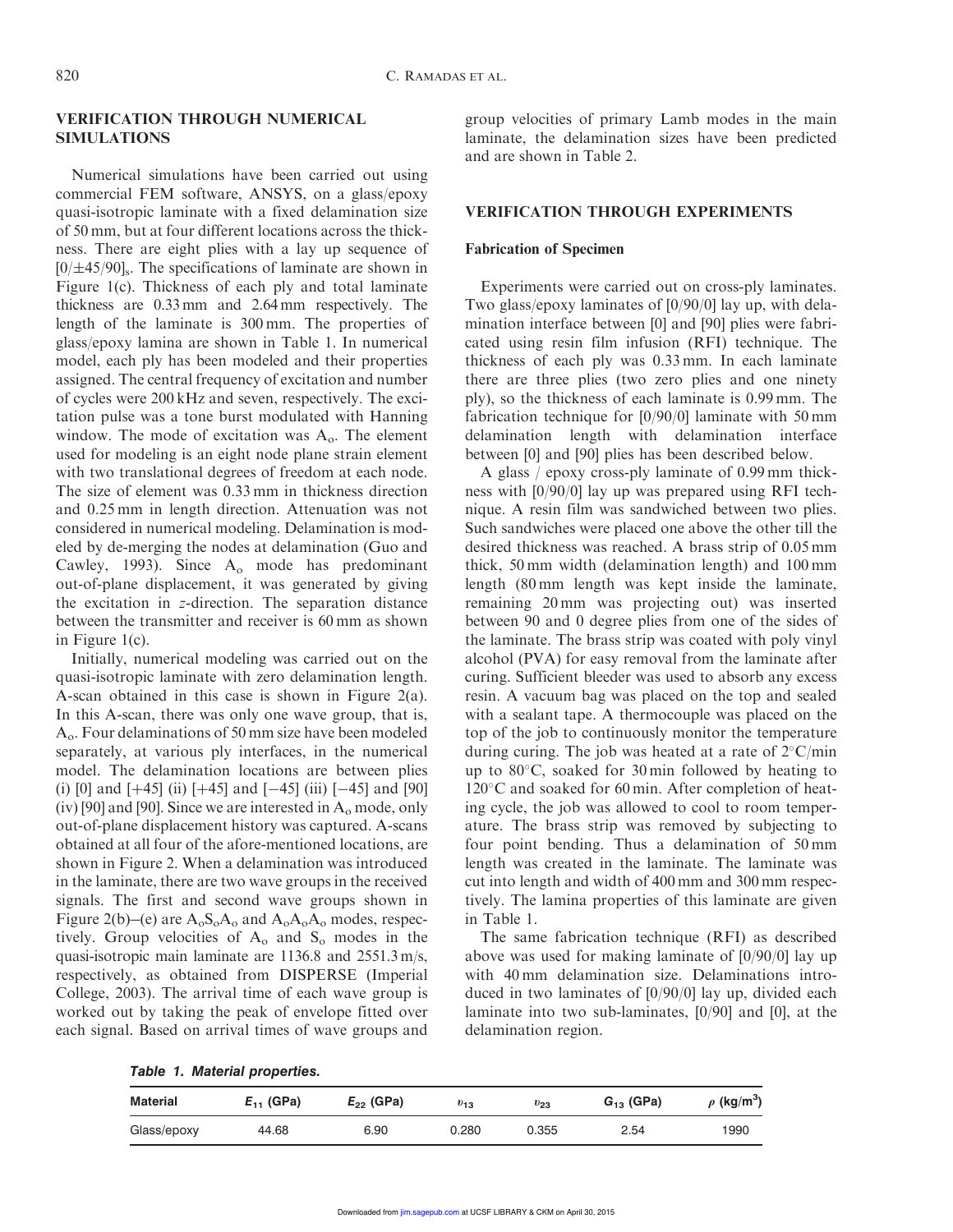

**Figure 2.** A-scans from numerical simulations on [0/±45/90]<sub>s</sub> laminate: (a) with no delamination (intact), (b) with delamination interface *between plies 0,* þ*45, (c)* þ*45, 45, (d) 45, 90, and (e) 90, 90.*

## Experimental Set Up

The schematic experimental set up as shown in Figure 3, consists of a signal generator, power amplifier, 100 MHz A/D card, signal conditioner and a desktop computer. The probes used were non-contact ultrasonic (NCU)

transducers with central frequency of 200 kHz, provided by Ultran Group, USA. Probe holding fixtures were fabricated to hold NCU probes attached to the scanner. The angle of the probe with respect to the vertical was adjusted as 21 (approximately), which is required for generation of A<sup>o</sup> mode in the laminate. Pitch-catch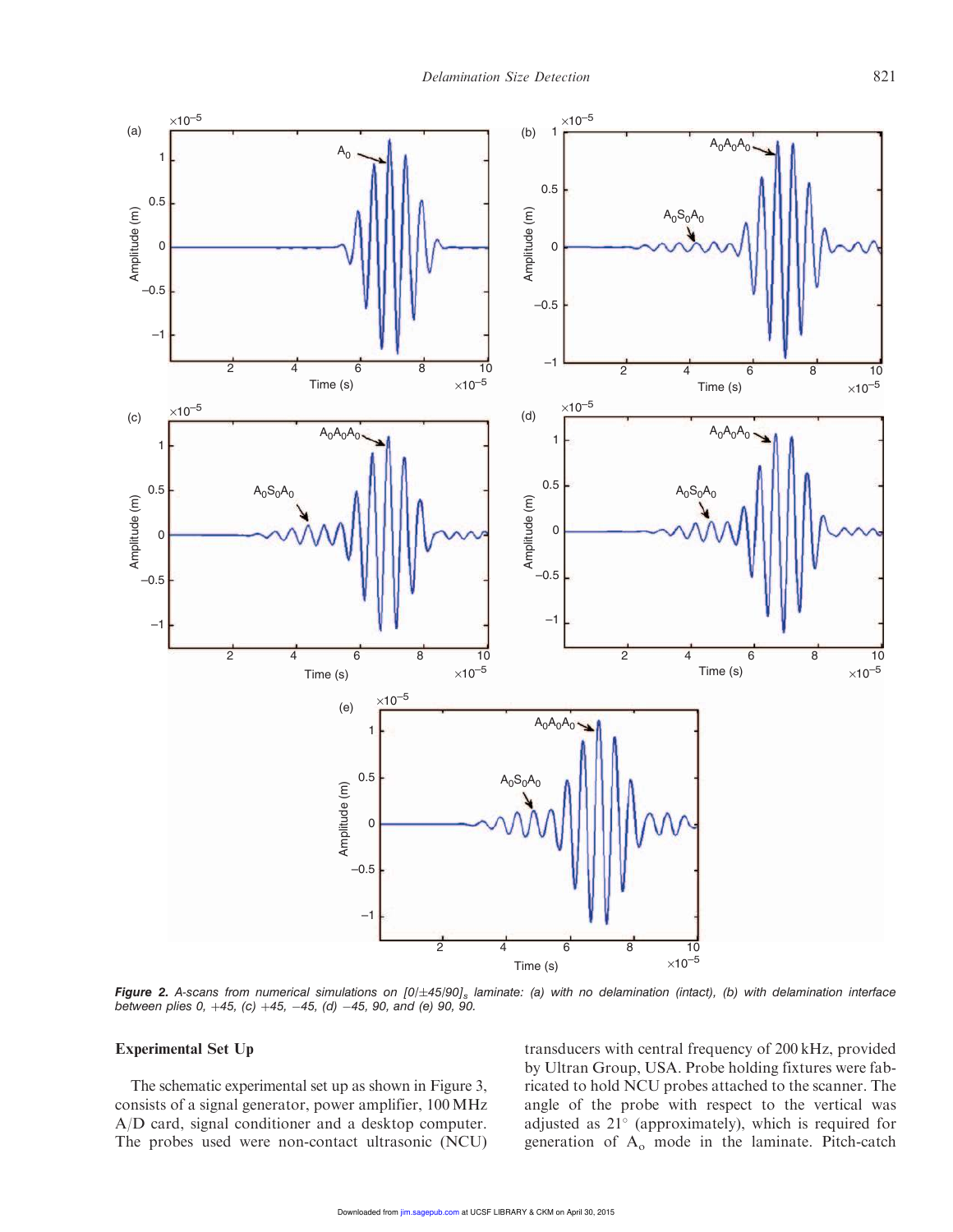| delamination size was 50 mm.     |                                                           |                                                                   |                              |                                                                       |                                                                      |  |
|----------------------------------|-----------------------------------------------------------|-------------------------------------------------------------------|------------------------------|-----------------------------------------------------------------------|----------------------------------------------------------------------|--|
| <b>Delamination</b><br>interface | <b>Arrival time</b><br>of wave group<br>$A_0S_0A_0t_1$ µs | <b>Arrival time</b><br>of wave group<br>$A_0A_0A_0$ $t_2$ $\mu s$ | $\Delta t = t_1 - t_2$<br>μS | <b>Predicted size using</b><br>main laminate group<br>velocities (mm) | <b>Predicted size</b><br>using sub-laminate<br>group velocities (mm) |  |
| $[0]$ and $[+45]$                | 47.8                                                      | 69.8                                                              | 22.0                         | 45.1                                                                  | 46.9                                                                 |  |
| $[-45]$ and $[-45]$              | 46.4                                                      | 68.6                                                              | 22.2                         | 45.5                                                                  | 47.5                                                                 |  |
| $[-45]$ and $[90]$               | 46.6                                                      | 68.8                                                              | 22.2                         | 45.5                                                                  | 47.7                                                                 |  |
| $[90]$ and $[90]$                | 47.5                                                      | 69.4                                                              | 21.9                         | 44.9                                                                  | 44.1                                                                 |  |

Table 2. Arrival times of wave groups and predicted delamination sizes in quasi-isotropic laminate. Actual delamination size was 50 mm.



Figure 3. *Schematic of experimental set up.*

arrangement was employed and a probe separation (distance between the middle of the incident and receiver ultrasonic beams on the test sample) of 60 mm was maintained for the experiments conducted on both the specimen with different delamination lengths. The excitation pulse was a tone burst modulated with Hanning window. The number of cycles in the excitation pulse was seven, which corresponds to  $35 \mu s$ .

#### A-scans from Experiments

The advantage of using NCUs is that a good A-scan can be obtained even with presence of small waviness on the laminate. In this study, the fundamental anti-symmetric Lamb mode  $(A<sub>o</sub>)$  was chosen due to its smaller wavelength compared to  $S_0$  mode wavelength at a given frequency and excitability using NCUs. A-scans obtained for delaminations of 50 mm and 40 mm lengths located between the transmitter and receiver are presented in Figure 4. In both A-scans,  $A_0S_0A_0$  mode is present.

For prediction of delamination sizes,  $A_0$  and  $S_0$  mode velocities are required. In this case, the group velocities are taken as those in the main laminate. The group velocities of  $A_0$  and  $S_0$  modes in the main laminate, obtained from DISPERSE, are 1149 and 3982 m/s, respectively. The peak of the video envelope, shown in Figure 4, was taken as the representative time of arrival of the wave group at the receiver. The predicted delamination sizes from arrival times and group velocities from the main laminate are shown in Table 3.

#### RESULTS AND DISCUSSION

When  $A_0$  mode interacts with the delamination in a composite laminate, there are two wave groups,  $A_0S_0A_0$ and  $A_0A_0A_0$ , in the received signal. Based on the interaction of  $A_0$  mode with the delaminations, expression (3) has been derived, which estimates the size of delamination. This expression requires the group velocities of A<sup>o</sup> and S<sup>o</sup> modes in the sub-laminates and difference in arrival times of wave groups  $A_0S_0A_0$  and  $A_0A_0A_0$  at the receiver. From expression (3) it is clear that the length of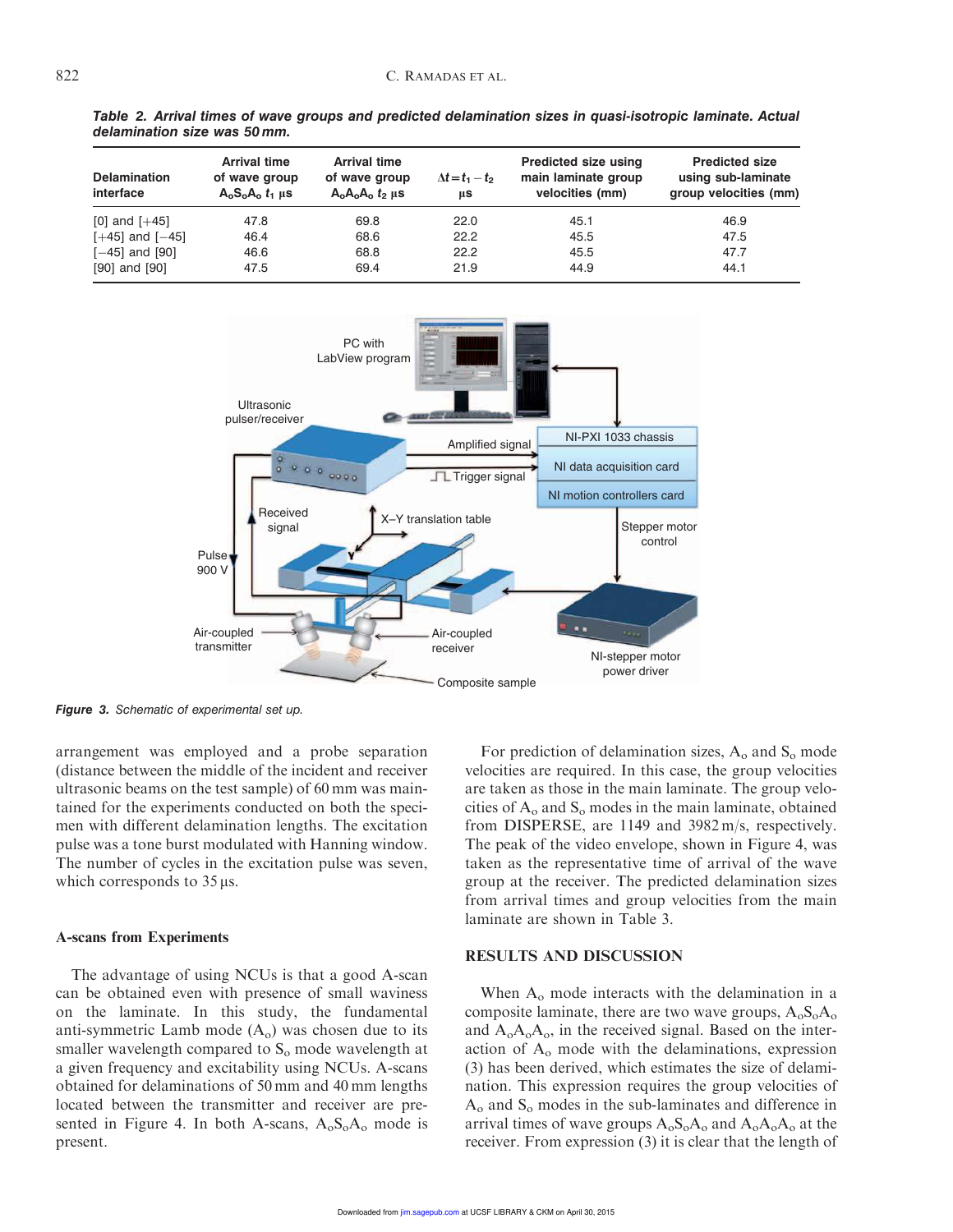

Figure 4. *A-scans of [0/90/0] laminate: (a) 50 mm delamination and (b) 40 mm delamination.*

delamination is directly proportional to the difference in arrival times of both wave groups. For estimating the length of delamination, the locations of transmitter and receiver with respect to the entrance and the exit of delamination, *L*<sup>1</sup> and *L*<sup>2</sup> respectively, are not required. If delamination length is more, the wave groups will have more separation time, that is,  $\Delta t$  will be higher. For smaller delamination length, there will be interference between these two wave groups. The most important aspect of the present study is that there is no need of a reference from the healthy structure to ascertain the extent of delamination, that is, to say the arrival time of A<sup>o</sup> mode at the receiver in a healthy laminate is not required.

Equation (3) holds good for any case and size of delamination located across the thickness of laminate, as long as it satisfies Equation (4) referred to hereunder. If '*T*' is the duration of one cycle  $(T = 1/f$ , where, '*f*' is central frequency of excitation) and if there are '*n*' number of cycles in the excitation pulse, then the total duration of excitation pulse  $= nT$ . The peaks of wave groups,  $A_0S_0A_0$  and  $A_0A_0A_0$ , can clearly be identified if the difference in arrival times is greater

than or equal to ' $nT/2$ '. Based on this premise the following inequality can be written:

$$
t_2 - t_1 \geq \frac{nT}{2}
$$
  
\n
$$
D\left(\frac{1}{V_{Aos}} - \frac{1}{V_{Sos}}\right) \geq \frac{nT}{2}
$$
  
\n
$$
D \geq \frac{nT}{2} \left(\frac{V_{Sos}V_{Aos}}{V_{Sos} - V_{Aos}}\right)
$$
  
\n
$$
D_{\min} = \frac{n}{2f} \left(\frac{V_{Sos}V_{Aos}}{V_{Sos} - V_{Aos}}\right).
$$
\n(4)

As per Equation (4), the minimum delamination length that can be found using this technique depends on duration of excitation (number of cycles), frequency of excitation and velocities of  $A_0$  and  $S_0$  modes. On substitution of the excitation frequency, number of cycles and  $A_0$  and  $S_0$  group velocities of quasi-isotropic and cross-ply laminates in Equation (4), the minimum delamination sizes work out to 35.8 and 28.2 mm, respectively.

The number of cycles and excitation frequency should be selected in such a way that dispersion is minimal. Techniques to separate out the  $A_0S_0A_0$  and  $A_0A_0A_0$ wave groups may be adopted, when there is interference between them. In this study, the distance between the transmitter and receiver was 60 mm. This distance may also be increased. In such a case, the amplitude of the wave groups will reduce due to damping effects, but the difference in arrival times of  $A_0A_0A_0$  and  $A_0S_0A_0$  wave groups, does not change. It is possible to use  $A_0S_0S_0$ mode, except when the delamination is in a symmetric location. In such a case the  $A_0S_0S_0$  mode does not propagate in the main laminate. Amplitude of  $A_0S_0S_0$  is lower than  $A_0S_0A_0$  mode.  $A_0S_0S_0$  mode can be detected, if in-plane displacement time history is taken. In the present work, we are capturing only out-of-plane displacement, which corresponds to  $A_0$  mode.

Wave groups  $A_0A_0$  propagate independently in both the sub-laminates from entrance to exit of delamination, undergo interference at the exit, and then propagate as a single wave group. Same phenomenon happens with  $A_0S_0$  wave group also. In quasi-isotropic laminate, when the delamination was in the interface of [0] and  $[+45]$  plies, the sub-laminates were  $[0]$  and  $[+45]$  $-45/90/90/-45/+45/0$ ]. S<sub>o</sub> mode velocity depends on in-plane stiffness in the direction of propagation. Since [0] ply has higher in-plane stiffness,  $S_0$  mode velocity is higher in this ply.  $S_0$  mode group velocities in these sub-laminates are 4767 and 2432.1 m/s, respectively. The variations of  $S_0$  mode velocity from the main laminate to the sub-laminates [0] (thin sub-laminate) and  $[+45/-45/90<sub>2</sub>]/-45/45/0]$  (thick sub-laminate) are 86% and 4.6%, respectively.  $A_0S_0$  wave group in thin sub-laminate propagates faster and reaches the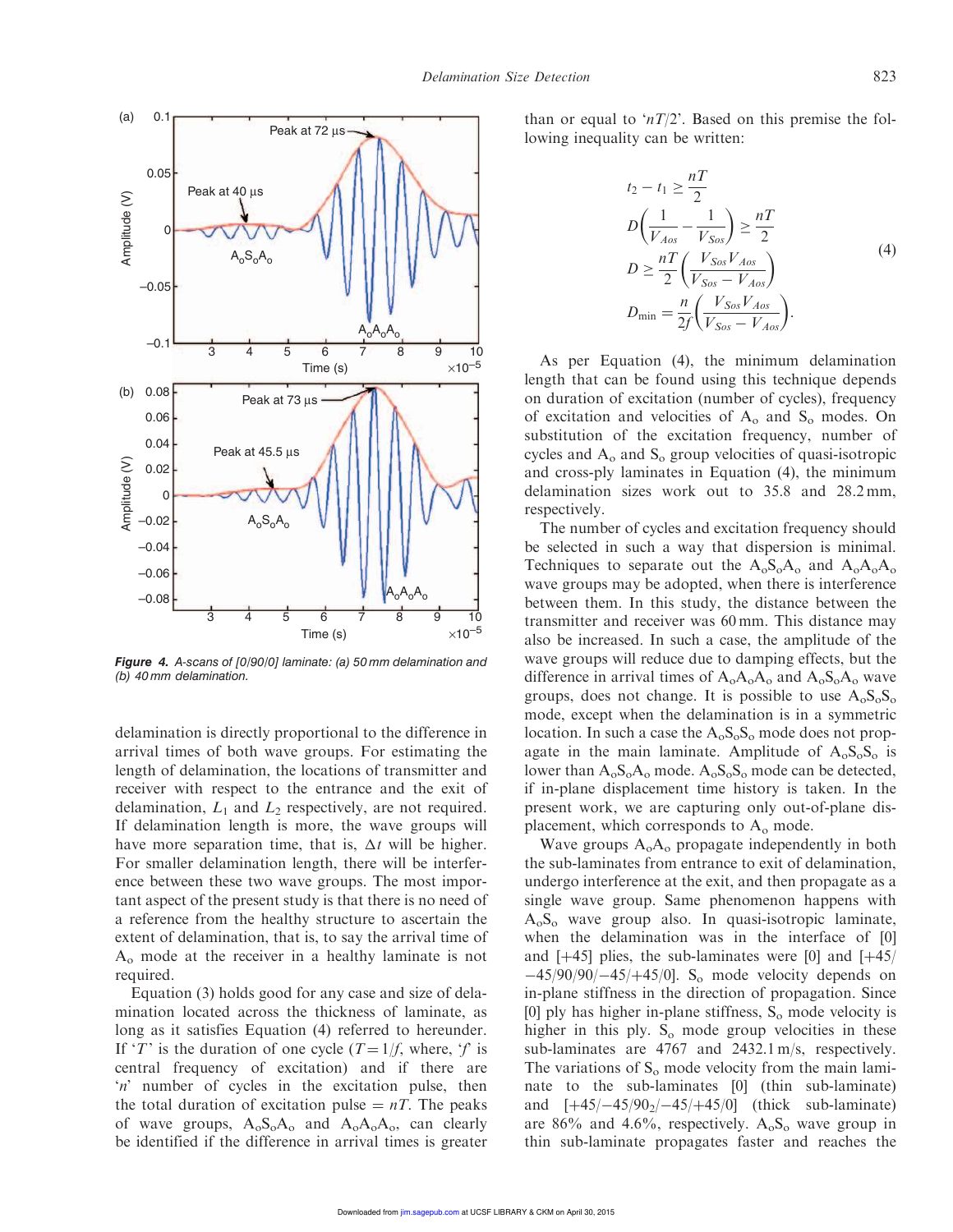| Laminate | <b>Actual</b><br>delamination<br>length in mm | <b>Arrival time</b><br>of wave group<br>$A_0S_0A_0t_1$ µs | <b>Arrival time</b><br>of wave group<br>$A_0A_0A_0t_2$ µs | $\Delta t = t_1 - t_2$<br>μS | <b>Predicted</b><br>size |
|----------|-----------------------------------------------|-----------------------------------------------------------|-----------------------------------------------------------|------------------------------|--------------------------|
| [0/90/0] | 50                                            | 40.0                                                      | 72.0                                                      | 32.0                         | 51.6                     |
|          | 40                                            | 45.5                                                      | 73.0                                                      | 27.5                         | 44.4                     |

Table 3. Arrival times of wave groups and predicted delamination sizes in cross-ply laminate.

Table 4. Group velocities of  $A_o$  and  $S_o$  modes in various thick sub-laminates and their percentage variations with respect to group velocities of  $A_o$  (1136.8 m/s) and  $S_o$  (2551.3 m/s) modes in the main laminate.

| <b>Delamination</b><br>interface | <b>Thick</b><br>sub-laminate<br>lay up | $A_0$ mode<br>group<br>velocity | Percentage<br>variation | $S_0$ mode<br>group<br>velocity | Percentage<br>variation |
|----------------------------------|----------------------------------------|---------------------------------|-------------------------|---------------------------------|-------------------------|
| $[0]$ and $[+45]$                | $[-45/-45/902]/-45/45/0]$              | 1135.8                          | 0.0                     | 2430.5                          | 4.7                     |
| $[-45]$ and $[-45]$              | $[-45/90, -45/ +45/0]$                 | 1139.1                          | 0.2                     | 2433.5                          | 4.6                     |
| $[-45]$ and $[90]$               | $[902/-45/+45/0]$                      | 1141.9                          | 0.4                     | 2434.1                          | 4.5                     |
| $[90]$ and $[90]$                | $[90/-45/+45/0]$                       | 1143.0                          | 0.5                     | 2643.1                          | 5.3                     |

exit of delamination earlier than the one propagating in the thicker sub-laminate.  $A_0S_0$  wave groups from both the sub-laminates undergo interference at the exit of delamination and propagate as a single wave group in the main laminate. In the received signal, the peak of  $A_0S_0A_0$  wave group occurs at 47.8 µs. If the amplitude of wave group  $A_0S_0$  is higher in [0] sub-laminate then the peak should occur at  $37 \mu s$  (approximately). This analysis indicates that the amplitudes of wave groups propagating from the sub-laminates [0] and  $[+45/-45/90/90/-45/+45/0]$  to the main laminate are different. Since the peak corresponds to the wave group  $A_0S_0$  propagating in the sub-laminate,  $[-45/-45/90/90/-45/+45/0]$ , it is more appropriate to use the group velocity of  $S_0$  mode (2432.1 m/s) in this sub-laminate, for prediction of delamination size. Group velocity of  $S_0$  mode in the main laminate is 2551.38 m/s, which is 4.9% higher than that in  $[+45/-45/90/90/-45/$  $+45/0$ ] sub-laminate.

Even when the delamination interface was between other plies, a similar trend of robust transmission of wave groups from the thick sub-laminate to the main laminate has been observed. The arrival time of  $A_0S_0A_0$  wave group at the receiver for various delamination interfaces as shown in Table 2, has been found to correspond with the arrival times of  $A_0S_0A_0$  wave group propagating in the thick sub-laminate.

The group velocities of  $A_0$  and  $S_0$  modes, worked out from numerical simulations, in the thick sub-laminates formed for various delamination interfaces, are comparable with group velocities in the main laminates with a maximum variation of 5.3% in case of  $S_0$  mode when the delamination is symmetric, as shown in Table 4. The variations in  $A_0$  mode velocities from the main laminate and the thick sub-laminates are negligible. The predicted

delamination sizes in quasi-isotropic laminate, when group velocities of the main laminate and sub-laminates were employed in expression (3), are listed in Table 2. The predictions made in both cases are in good agreement with the actual values. The  $S_0$  mode group velocity in  $[0/+45/-45/90]$  sub-laminate was estimated on the basis of numerical simulations. A minor deviation in this estimation may have resulted in a slight mismatch in the estimation of delamination size.

From this discussion, it can be concluded that a good approximation of delamination size can be made if the main laminate group velocities are used in expression (3) instead of the sub-laminate group velocities, which are not known in practice.

In Figure 4(a) and (b), the experimental A-scans of laminates with 50 mm and 40 mm delamination lengths are shown. The arrival times of wave groups  $A_0S_0A_0$ and  $A_0A_0A_0$  for various delamination lengths and delamination sizes predicted using expression (3), have been shown in Table 3. The group velocities of primary Lamb modes in the main laminate were used in expression (3) for prediction of delamination sizes. The predicted delaminations sizes are in good agreement with the actual values. The maximum error is 11% in the prediction of 40 mm delamination size.

However, it is clear that an approximate delamination size can be predicted without baseline or healthy region data and using  $A_0$  and  $S_0$  mode velocities in the main laminate.

# **CONCLUSIONS**

An attempt has been made to predict the size of delamination using time of flight of mode converted wave group,  $A_0S_0A_0$ , and transmitted wave group,  $A_0A_0A_0$ ,